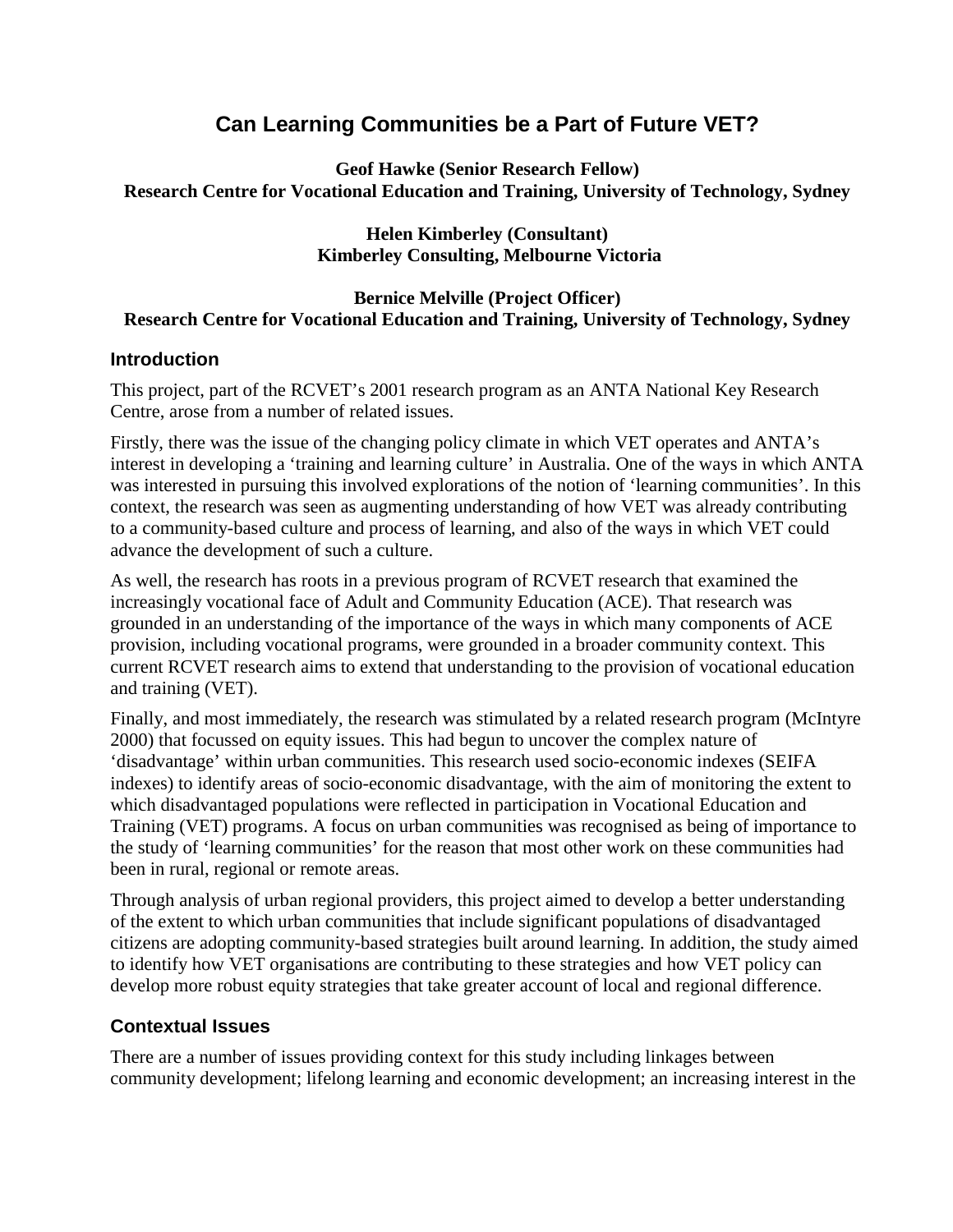ownership of knowledge and skills (such as in organisational learning); and a blurring of the notion of vocational education and training as a distinct sector.

### **Linkages between Community Development and Lifelong Learning and Economic Development**

In the context of government policy in Australia, and in particular VET policy, a number of other criteria present themselves. These criteria reflect the preferred social, economic and environmental directions of government. In other words, government policies identify, at least in broad terms, the purposes of a learning community as it might contribute to the formulation and implementation of policy. This inevitably impacts on the form a learning community might take and who some of the partners might be (Kimberley 2001b). While lifelong learning has a relatively long history, there are now some important differences in the ways the term is used. Although earlier models of lifelong learning were driven more by cultural and personal development objectives, current advocacy for lifelong learning is driven more by economic and technological imperatives (Morris 2001). As Morris points out there is a big gap between the acceptance of the concept and its practical application. Although there is Government endorsement of lifelong learning, little of a practical nature seems to be occurring. Morris refers to earlier research (Kearns et al 1999) reporting that none of the cities studied had yet instituted comprehensive policies, let alone strategies, to advance lifelong learning in the city for all citizens.

This research, however, has found indications of change in this respect as evidenced by the Case Studies, and the Learning Towns and Learning Communities Projects. Additionally, the proposed but (at the point of writing) unconfirmed, \$12million in Federal funds targeted at social, economic and environmental development has people in Salisbury, South Australia, asking 'how can this be linked to the learning communities project?' (Shore 2001).

# **VET's Diminishing Role as a Discrete Sector**

Brown (2001) suggests there is a need to understand that there is an overlap rather than a divide among the various focuses of learning. As work and technology change, as employers demand new skills, as social, economic and environmental challenges increase, communities and society generally require new methods to facilitate learning. In parallel to this, organisations and sites of learning that would not traditionally have been identified as VET have been included and recognised as the training market has expanded. This includes ACE organisations that now offer mixed programs with around half being accredited courses. Kimberley (2001b) concluded that

*…..vocational education and training appears to be coming a means of organising knowledge and skill rather than a particular middle level structure of institutionalised learning serving only industry needs. These new conceptions of VET and the broadening of definitions of what constitutes VET providers are demonstrated by the case studies conducted for this project.* 

One of the hallmarks of vocational education and training has been its strong culture of being grounded in the 'real world' of practice With the expansion of other forms of provision such as ACE and VET in Schools programs, this is no longer a unique defining feature.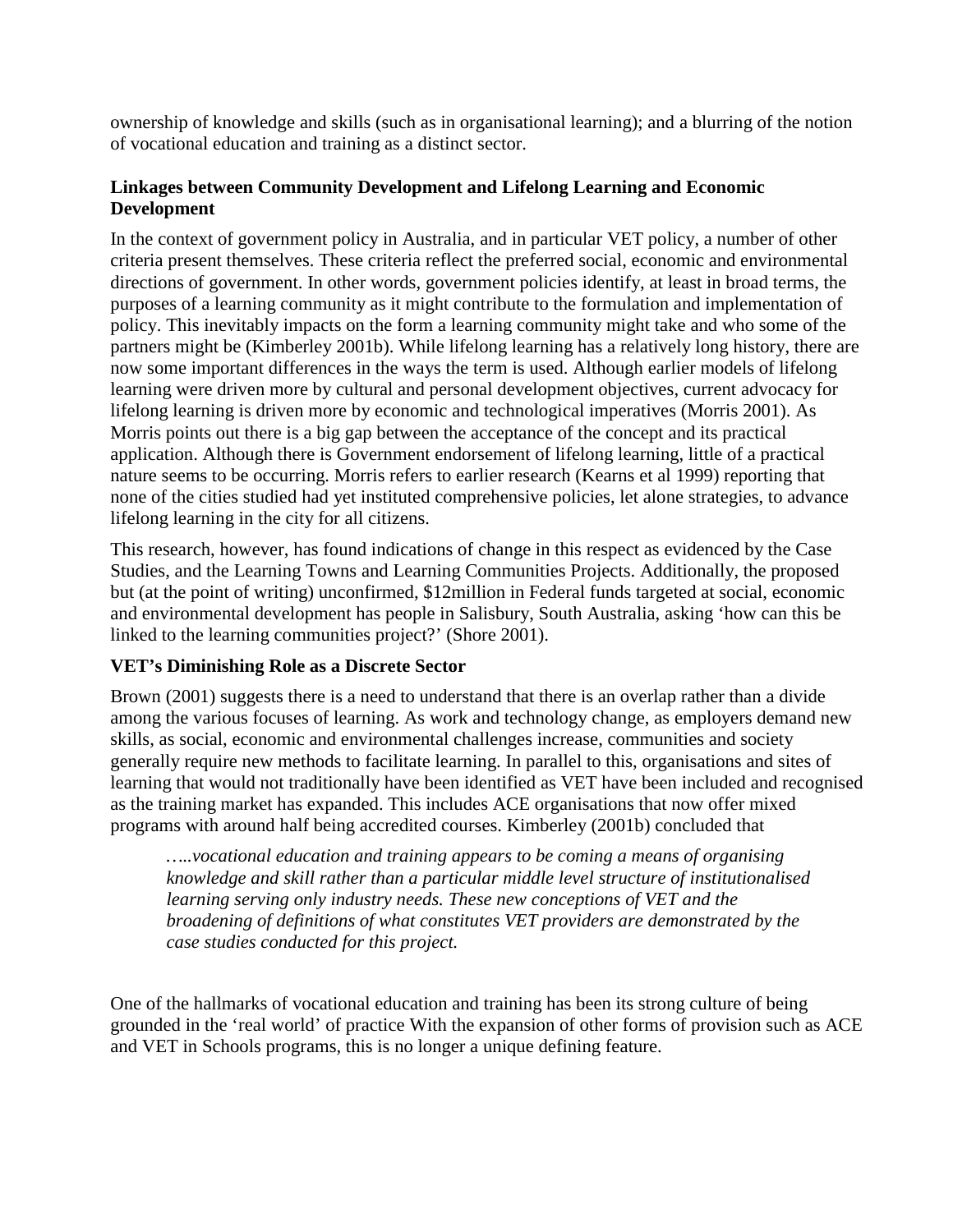### **Joint Ownership of Knowledge and Skill**

Malley (2001) suggests that there are currently some interesting questions about whether Australian VET should be considered as an exclusive stand alone sector with its own set of public and private institutions, or as a body of applied knowledge and skill that provides a basis of flexibility and renewal for a range of education, training and employment based organizations. He argues that there is evidence of a shift in thinking about vocational education and training. It is beginning to be understood not so much as a structural sector of education and training, but rather as a form of knowledge and learning that is used by different types of education and training providers to meet the needs of a variety of learners. Brown (2001) suggests that the building of a learning community requires a range of partnerships, involving groups and organisations beyond both VET and the broader education sector, as formally defined. An active learning community must also involve families, local industry, community groups (religious and cultural), government agencies (federal, state & local), public information and cultural centres (libraries, museums, galleries) and the local media.

# **The Research in Brief**

The aims of the research are to pursue a finer-grained analysis of the work of VET providers in their urban regional context, to contribute to improved understanding of the role of VET providers in building 'learning communities'. The research also aims to identify how VET policy can develop more robust equity strategies that take greater account of local and regional differences. To address these issues the project was conducted in three phases:

Firstly a critical review of the literature on the concept of 'learning communities' (and the related term 'learning cities') was undertaken from the perspective of socio-economic disadvantage and the role of different kinds of VET providers (i.e. public, private and community providers) (Morris 2001).

Secondly, case studies of learning communities were conducted in areas of greatest urban disadvantage identified against SEIFA criteria in four states:

- Loganlea, Queensland (Cuskelly 2001) is an isolated city SW of Brisbane characterised by high rates of unemployment, homelessness and crime. Historically it has had a low sense of community
- Salisbury, South Australia (Shore 2001) on the outskirts of Adelaide, is a community with high unemployment and lack of social cohesion
- Dandenong, Victoria (Kimberley 2001a) 32 kms SE of Melbourne is a large municipality which is richly multicultural but largely populated by lower socio-economic groupings, and
- Campbelltown, NSW (Vaughan 2001) 50 kms SW of Sydney located on Tharawal traditional aboriginal lands. The city now covers 312 square kms and includes 32 suburbs. It is a diverse area with 50% of the population being under 24 years old, and it is home to a significant Koori community.

Information for the case studies was gathered by four independent researchers using the definition of a learning community developed by Kearns, McDonald, Candy, Knights and Papadopoulas (1999) and adopted by ANTA (2000 p8):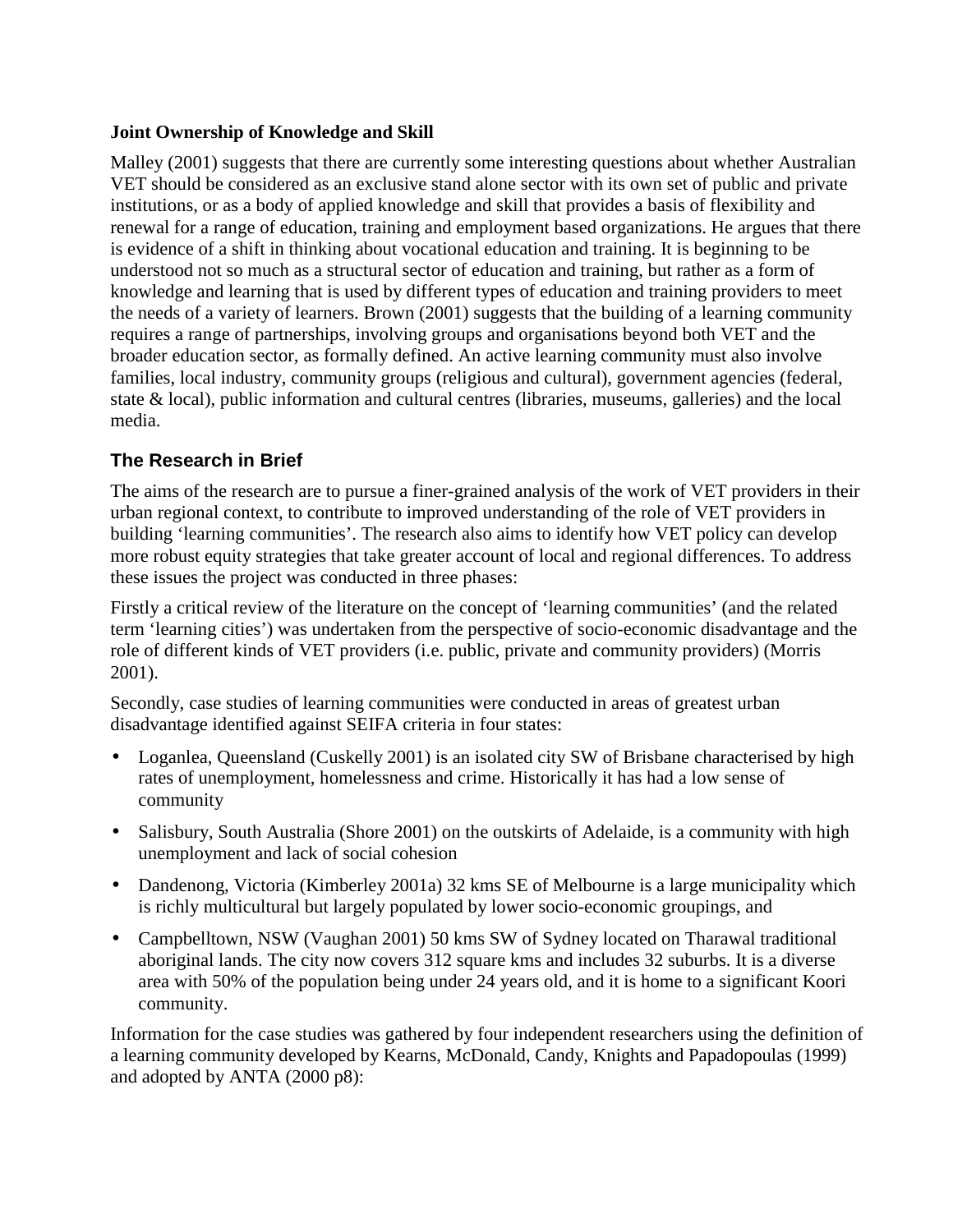*Any group of people, whether linked by geography or by some other shared interest*, *that addresses the learning needs of its members through pro active partnerships: it explicitly uses learning as a way of promoting social cohesion, regeneration and economic development.* 

The additional criteria for identifying a learning community for this study were that there be an active partnership with mutual interdependency; that there be active participation of all participants; and that learning be the focus. It also should be acting to satisfy a specific need, be drawing on available community resources, and be working towards the development of an active learning community. In line with the research focus, there were two major provisos in the selection of the communities. The first was that one of the partners must be a VET provider (e.g. a school offering a VET program, a TAFE Institute, an ACE provider or another RTO) and the second that the learning community was formed in response to disadvantage in the urban community.

Finally a Research Forum on the role of VET in building learning communities was conducted which included a summary case study presentation (Hawke 2001) and papers from VET professionals and researchers (Brown 2001, Kilpatrick 2001a, Malley 2001). The focus of these papers was the role of VET in learning communities in areas of urban disadvantage. Each researcher discussed the point of focus in the context of their own working experience. Each of the presenters delivered a paper and later engaged in critical discussion of the implications of the research for policy and practice.

# **General Finding**

### **The Concept of 'Learning Community'**

From the literature Review and the case studies it was found that the 'learning community' as both a term and a concept is neither readily used nor recognised in the general community. However, in broad terms at least, government policies identify the purpose of a learning community as it might contribute to the implementation of policy. This inevitably impacts on the form a learning community might take and who some of the partners might be (Kimberley 2001b). Malley in his forum presentation (2001) points out that from a government perspective,

*There needs to be some form of agreed common purpose and action to call something a learning community. This form of agreement should take place on the basis of some formality where participants/stakeholders/recipients meet and have a voice in shaping the common purpose...a learning community is then an outcome from a deliberate set of intentions and activities that at least involves members of the target group.*

Learning communities first and foremost rely on building social capital to facilitate change. Social capital is built on respect for diversity and the development of common values and shared vision.

# **The Concept of 'Vocational Education and Training (VET)'**

The use of the term 'vocational education and training' or 'vet' or 'VET' has become confused in the community. There is a need to be clear about whether the focus is on 'vet' (the broad picture) or the role of 'VET' (the system)? Adult and community education is subject to similar confusion. Is it 'ace' (lifelong learning in general) or 'ACE' (programs conducted by ACE providers) that is being discussed? In terms of VET provision within a community, the confusion is compounded as many ACE providers also offer vocational education and training both as 'vet' (non-formal) and as 'VET'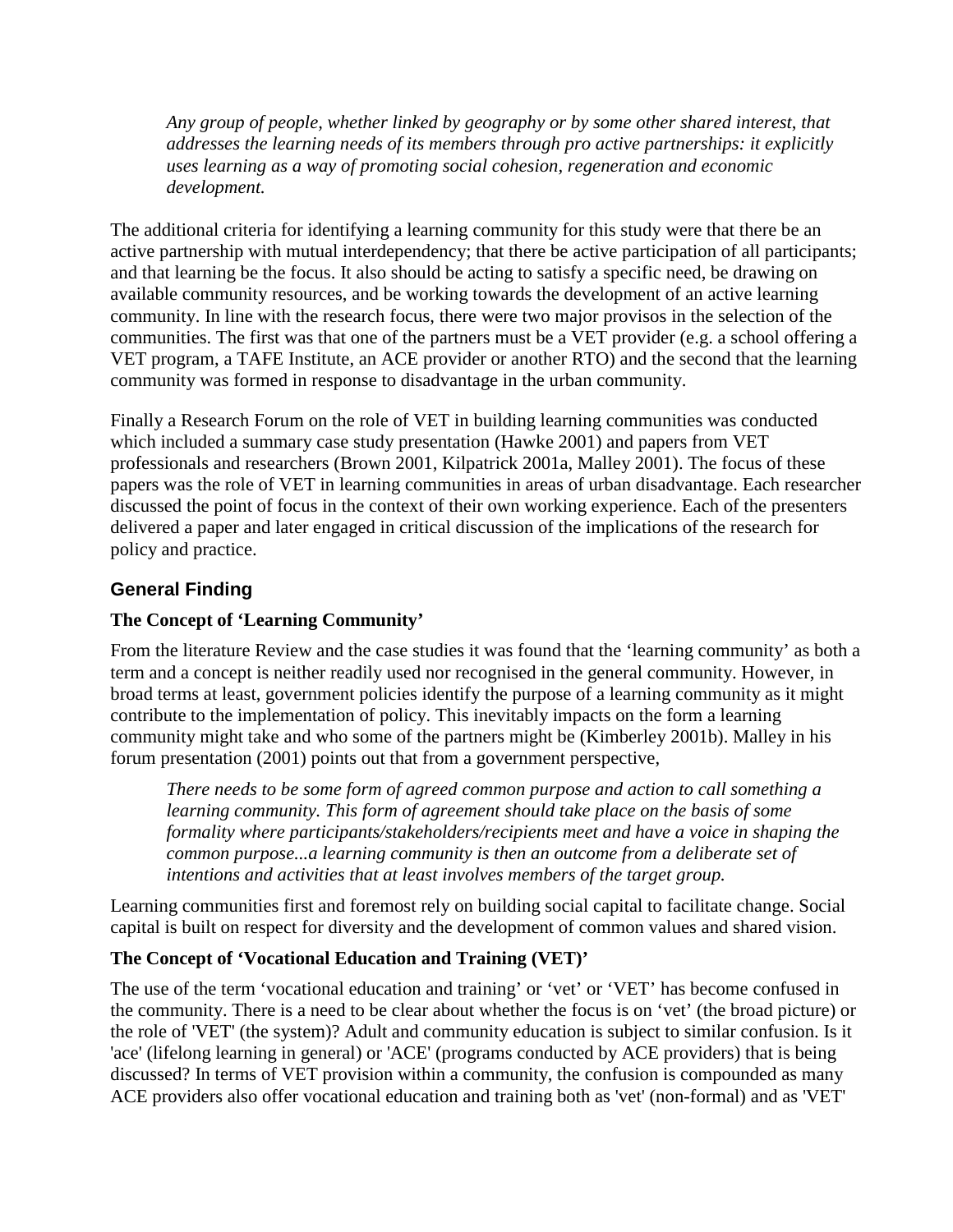(accredited courses) with some ACE providers being Registered Training Organisations (RTOs). Consequently VET, as it relates to learning communities, is problematic because the idea of learning being clearly delineated as either vocational or non-vocational is difficult to sustain (Brown 2001). This research found there is a common tendency in practice to use the large 'VET' to mean TAFE institutes and major private training providers and to use small 'vet' to refer everyone else (Kimberley 2001 b). Vocational education and training appears to becoming a means of organising knowledge and skill rather than a middle level structure of institutionalised learning and program delivery primarily serving industry needs.

Although its use is increasingly problematic, the term 'VET' throughout this project is used to include all forms of vocational education and training.

#### **Structural Differences between States**

A national understanding of the role of 'VET' is difficult to determine as the role of 'VET' in relation to Government policy, strategies and initiatives to implement them is played out very differently in different states. For example Victoria has the Local Learning and Employment Networks (LLENS) project which is seen as part of an emerging whole government approach of developing a unified post-school education and training system to ensure that it is aligned with issues of regional economic and social development. By way of contrast New South Wales for example has no such policy. There are also other differences including the role of local government and agencies in promoting learning communities.

### '**Partnerships' are very Diverse**

The way people view partnerships is diverse, and the subsequent expectations of partnership linkages and their outcomes vary widely. Questions arise as to whether it is either appropriate or feasible to have a 'one-size-fits-all' view of partnerships. As it has been shown, successful development of learning communities occurs when programs and any partnerships involved are tailored to local communities and their specific needs. In the Dandenong Region four models of partnership were identified (Kimberley 2001a).

# **VET's Place in Learning Communities**

There are many messages that can be drawn from the volume of data. However, there are a few important points that have important implications for the future directions of policy and practice. They are as follows

#### **Proactive/Reactive Role**

In urban areas (and there are indications this applies to other areas as well), VET organisations are not playing pro-active roles in creating or developing learning communities. Although VET organisations are involved, typically their participation is within a generally reactive framework whereby they respond to proposals initiated by others. For example in Salisbury, TAFE Institutes had in the past developed agreements with neighbourhood houses and universities with a view to facilitating articulation of students between sectors. In recent years these agreements have become a memory while TAFE negotiates other agreements that are grounded in the competitive market and on a cost recovery basis. These agreements appear to be *ad hoc* and dependent largely on the motivation of individual coordinators (Shore 2001).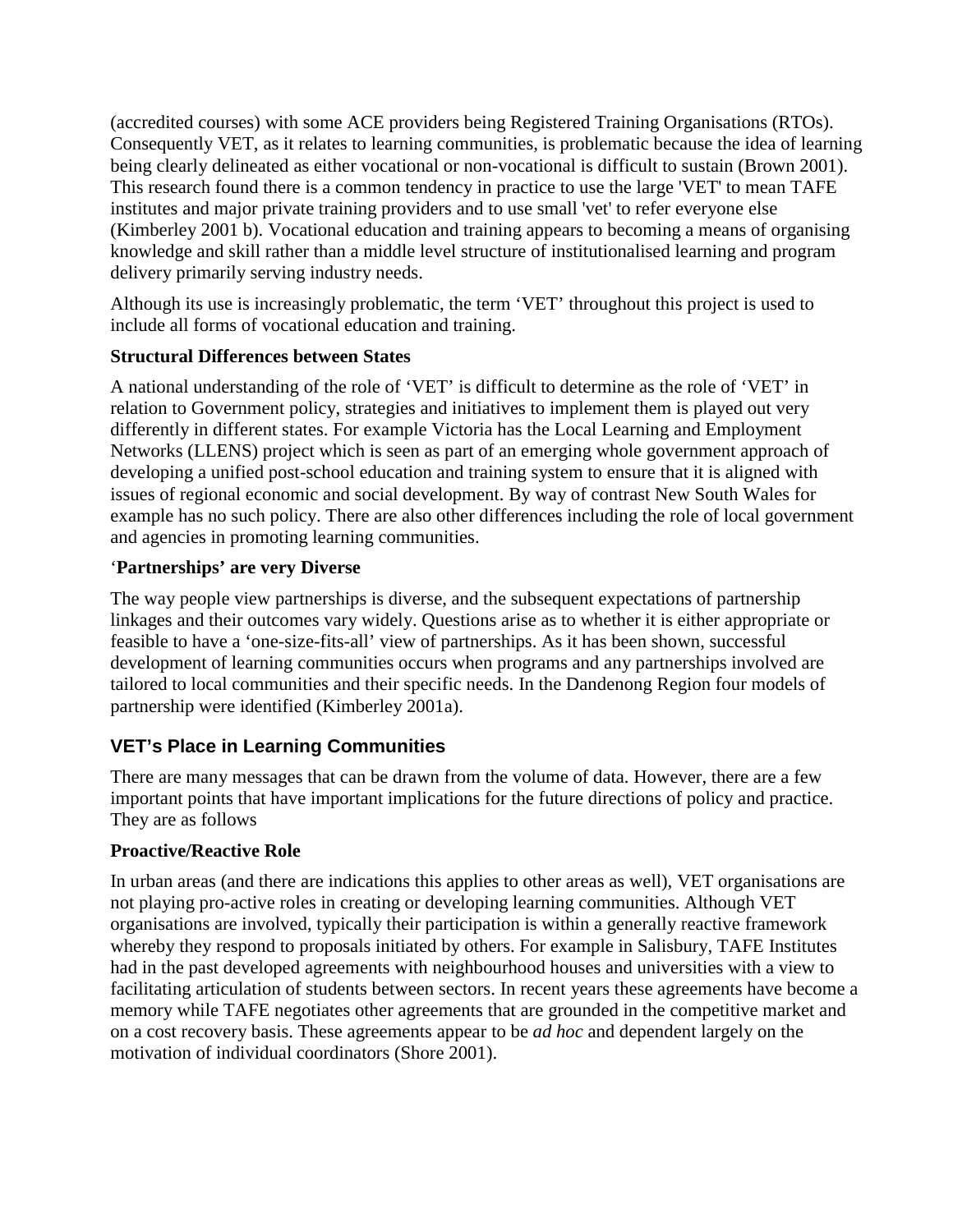### "**Vocational' Focus a Barrier**

Discussion in the research forum revealed that any focus of VET on solely 'vocational outcomes' inhibits VET's capacity to contribute to broad learning outcomes that are often the expressed need of disadvantaged communities. In Salisbury (Shore 2001) the barrier extends to include any formal education, i.e.'…*formal education programs will continue to have difficulty attracting many of the residents…and informal settings are in equal trouble if they choose to say they are offering "learning"'.* Likewise in Loganlea (Cuskelly 2001) the community attitude toward the concept of learning was negative with a strong fear within individuals of failing in any form of education that might be identified, no matter how loosely, as 'formal'.

### **Tensions between centralised frameworks (the state, national systems etc) and the Local Community**

There is significant tension between the centralised policy frameworks within which VET has come to operate and the focus on regional economic development and community building that is more often the focal point of learning communities. In Loganlea (Cuskelly 2001) there has been '*a chasm between the community and the government and their understanding of each other)***'.** Despite the thrust of recent government policy in many states toward regional development and community building, what a centralised agency thinks a community needs is often dramatically different from what a community thinks it needs.

### **Developing Trust is a Long-term Project**

Any meaningful involvement in a community requires mutual trust. While the building of trust develops in the long-term, it has been damaged or at least jeopardised by the high level of uncertainty, change and instability experienced by many VET organisations in recent years.

#### **Tensions between Commercial and Community Imperatives**

There is a significant tension between the commercial imperatives required of VET providers and the need for community involvement that provides no return that is measurable in the short-term. Competitive tendering for training has seen low price bids from large outside providers winning training tenders. Such training often fails to take into account special local needs (Kilpatrick 2001a). Other tensions arise between requirements for 'information sharing' for the benefit of the community and 'keeping information confidential' for maintaining a competitive commercial edge.

# **The Future**

This changing environment presents some major challenges particularly for the understanding and management of change by government and VET policy makers and providers (Kimberley 2000b). Such challenges may be met by adopting one or more of the following options. These options, however, are not mutually exclusive.

#### **Option 1: 'VET' Focussed on Community Needs rather than Centrally–determined Priorities**

If this option were adopted then VET policy makers and institutions would need to learn about community development and capacity building. The linking of learning to regional economic, environmental and social development will demand a new organisational paradigm for education and training, one that is embedded more within the community, rather than in central policy agencies. In this option VET becomes actively involved in structures and processes not just content. Building learning communities is part of the ecology of building social capital which is a long, slow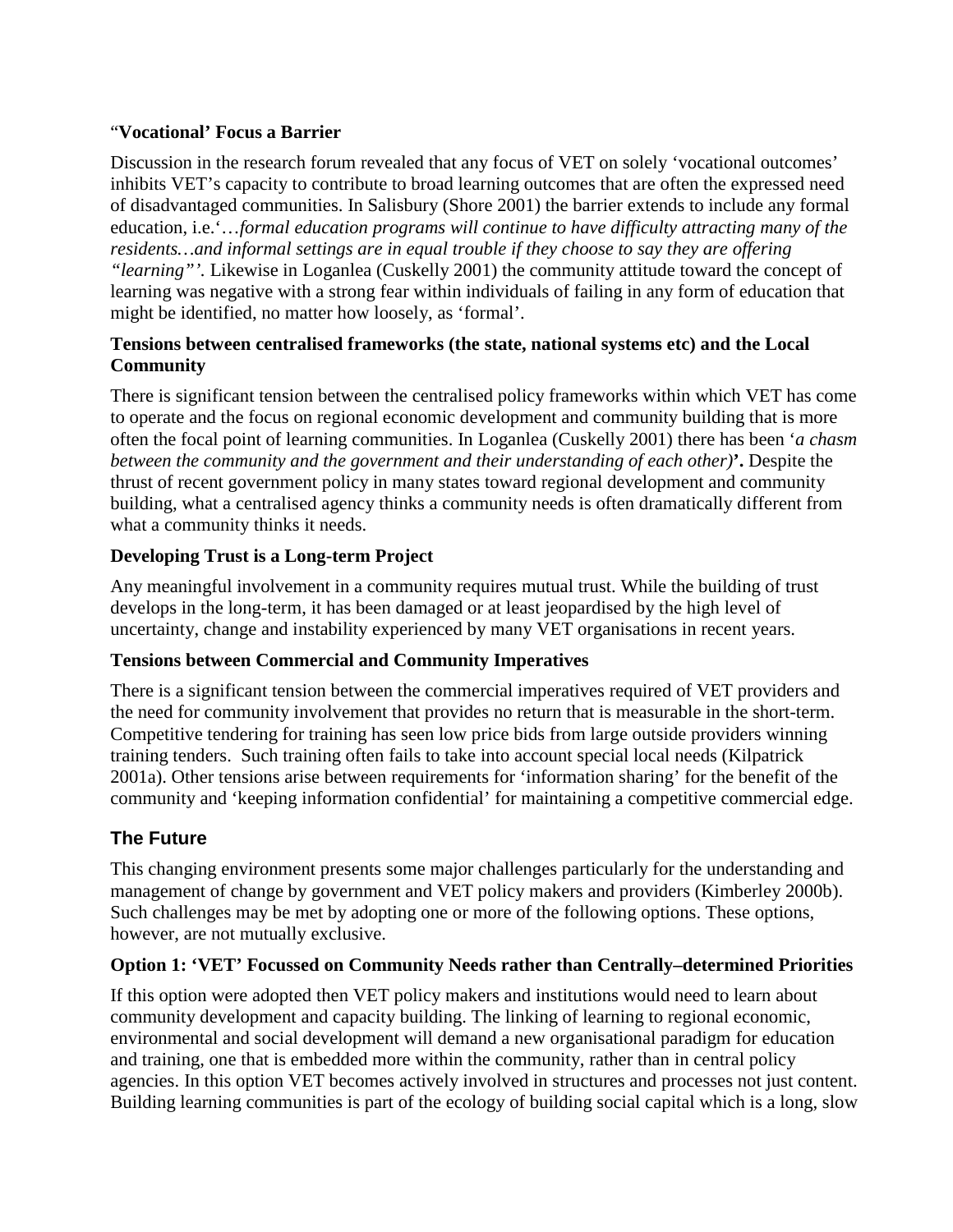process requiring a reconception of program funding and accountability. VET is just one element of this.

### **Option 2: VET as a Specialised Provider involved in Broad-based Community Programs**

Within the VET system there is a need in this option for recognition that vocational learning is broader than skills training specific to the needs of particular industries, and that it includes fundamental capacities of literacy, numeracy, socialisation, communications, flexibility and learning transfer acquired from a range of formal and informal locations.

# **Option 3: VET as an Institution meeting National Strategic Goals**

If this option were adopted then there would be a need for VET to re-conceive its focus. This should include not only preparation for transition to further education or work through curriculum, qualification, attendance and organisational reforms, but also the development of structures and processes to support the creation of a life long learning capacity for individuals, institutions and systems.

Successful adoption of one or more of these options would place demands on VET, in particular VET institutions, to develop new skills and competencies in relation to regional planning, investigation and reporting for learning and outcomes within an emerging social accounting framework. Other strategies fundamental to VET participation in the development of learning communities revolve around questions of how to deal with factors such as collaboration, inclusion/ exclusion, leadership, connectedness/networks, continuity and resources both human and financial. But most fundamental to developing effective learning communities is the building of mutual trust.

For VET policy to meet these challenges, and for VET providers in their many manifestations to be active partners in their local communities and committed to serving local learning needs, then as Kimberley (2001b) suggests, policy makers and providers need to be able to articulate clearly:

- different ways of conceptualising VET
- their willingness and capacity to put things into the community with no immediate / measurable return and the contingent question of how the learning of a community can be measured
- what VET has to offer a community of learners that includes many who will never step into a formal institution
- what VET can contribute to a learning community, and
- how VET can meet the postmodern challenge to satisfy the paradox of simultaneously working from the bottom up (learning community enterprise) and the top down (policy imperatives)

# **References**

- ANTA (2000), *Turning on learning communities report.* Australian National Training Authority, Brisbane.
- Brown, Tony (2001), 'Urban disadvantage and learning communities: the learning towns project' paper presented at *Learning Communities and Urban disadvantage Research Forum*, Research Centre for Vocational Education and Training, University of Technology Sydney, 29 October 2001.